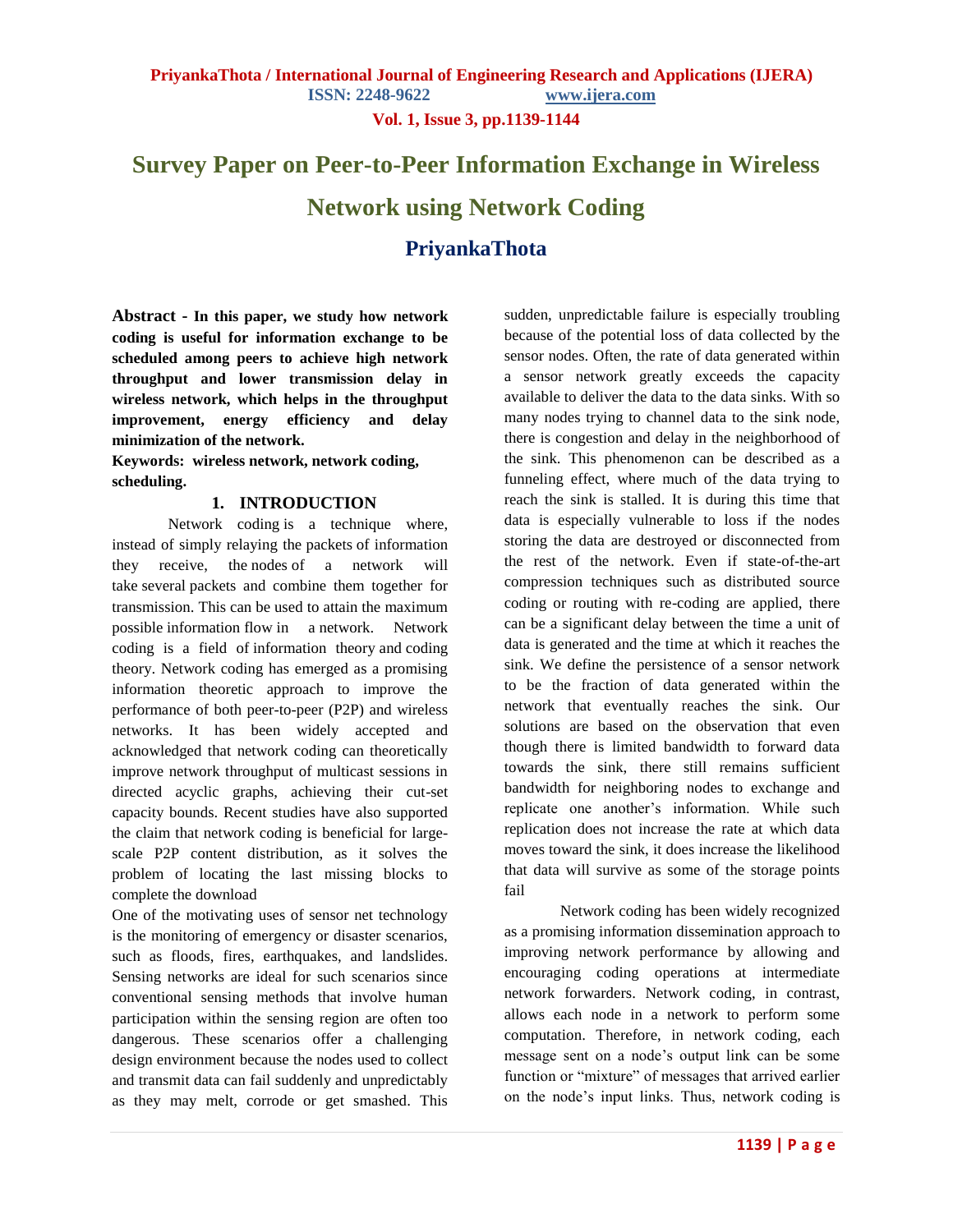#### **PriyankaThota / International Journal of Engineering Research and Applications (IJERA) ISSN: 2248-9622 www.ijera.com**

#### **Vol. 1, Issue 3, pp.1139-1144**

generally the transmission, mixing (or encoding), and re-mixing (or re-encoding) of messages arriving at nodes inside the network, such that the transmitted messages can be unmixed (or decoded) at their final destinations. Primary applications of network coding include file distribution and multimedia streaming in peer-to-peer P2P) overlay networks, data persistence in sensor networks, and information delivery in wireless networks. Incorporation of network coding into these applications brings many benefits such as throughput improvement, energy efficiency, and delay minimization.

With network coding, it may be possible to increase throughput by pushing both streams through the bottleneck link at the same time. The method is simple. Using network coding, the node can mix the two streams together by taking their exclusive-OR (XOR) bit-by-bit and sending the mixed stream through the link. In this case, XOR is the function computed at the node. This increases the throughput of the network if the two streams can be disentangled before they reach their final destinations. This can be done using side information if it is available downstream. Network coding can minimize the amount of energy required per packet (or other unit) of information multicast in a wireless network and can also minimize the delay, as measured, by the maximum number of hops for a packet to reach a receiver. Network coding can be employed to solve the Cooperative Peer-to-peer Repair (CPR) problem, where centralized and distributed CPR algorithms are proposed based on observed heuristics. Cooperative Peer-to-Peer Repair (CPR) has been proposed to recover from packet losses incurred during 3G broadcast. In Cooperative Peer-to-Peer Repair (CPR), nodes simultaneously receiving identical MBMS (Multimedia Broadcast/Multicast Service) content can collaboratively repair lost packets over IEEE 802.11 links. The heuristics reflect some intuitive superficies instead of the essences of network coding based information exchange. In addition, the undetermined parameters in CPR algorithms constitute another open issue: how to tune them to adapt the scheduling algorithms. Such deficiencies motivate us to explore a more insightful scheme to maximize wireless coding gain, i.e., the benefit of combining network coding and wireless broadcast. The scheduling issue in the CPR problem can be reduced to a peer scheduling issue by making nodes (peers) send coded packets which are combinations of all packets in a node. Specifically, the peer scheduling issue is about how to intelligently schedule the transmission opportunities among peers to maximize the wireless coding gain. Due to the shared wireless channel and the de facto half-duplex transmission feature, peer scheduling policies have a direct impact on the overall network throughput. In many cases, the gap between the optimal and the average is huge.

With network coding, each node of the distribution network is able to generate and transmit encoded blocks of information. The randomization introduced by the coding process eases the scheduling of block propagation, and, thus**,** makes the distribution more efficient. This is particularly important in large unstructured overlay networks, where the nodes need to make block forwarding decisions based on local information only. The main advantage of using network coding for distributing large files is that the schedule of the content propagation in the overlay network is much easier. With network coding, each generated block is a combination of all the blocks available to the transmitter and thus if any of them is useful downstream then the generated block will also be useful.

Wireless networks are indispensable; they provide the means for mobility, city-wide Internet connectivity, distributed sensing, and outdoor computing. Current wireless implementations, however, suffer from a severe throughput limitation and do not scale to dense large networks, so in this paper we use COPE, a new architecture for wireless mesh networks. COPE substantially improves the throughput of wireless networks. COPE inserts a coding shim between the IP and MAC layers, which identifies coding opportunities and benefits from them by forwarding multiple packets in a single transmission. In addition to forwarding packets, routers mix (i.e., code) packets from different sources to increase the information content of each transmission. We show that intelligently mixing packets increases network throughput. Our design is rooted in the theory of network coding. Prior work on network coding is mainly theoretical and focuses on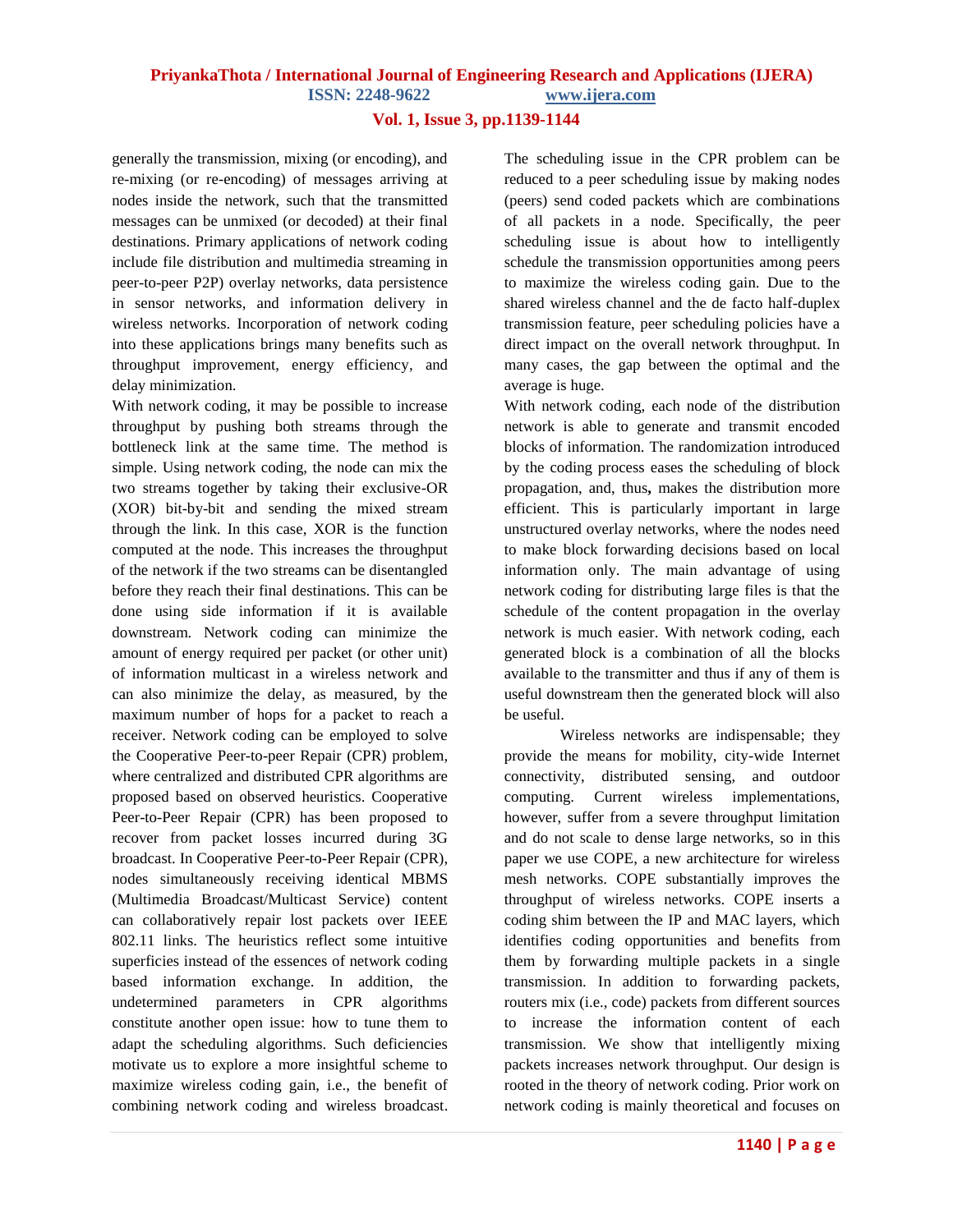### **PriyankaThota / International Journal of Engineering Research and Applications (IJERA)**

**ISSN: 2248-9622 www.ijera.com**

#### **Vol. 1, Issue 3, pp.1139-1144**

multicast traffic. It addresses the common case of unicast traffic, dynamic and potentially bursty flows, and practical issues facing the integration of network coding in the current network stack. We evaluate our design on a 20-node wireless network, and discuss the results of the first test-bed deployment of wireless network coding. The results show that COPE largely increases network throughput. The gains vary from a few percent to several folds depending on the traffic pattern, congestion level, and transport protocol. Most current research focuses on block scheduling problems. Besides opportunistic snooping neighbor states, COPE successfully handles the block scheduling problem by intelligently XOR-ing packets. A multi-partner scheduling scheme employs the Deadline-aware Network Coding technique to adjust the coding window for meeting the time sensitive requirement of media streaming service. An energy efficient NBgossip scheme utilizes network coding for neighborhood gossip in sensor ad hoc networks. The Rarest First algorithm is advocated through real experiments from being replaced with source or network coding in the Internet. The rarest first idea can be employed in wireless network coding. However, directly applying this idea to peer scheduling is not necessarily optimal. Sensor networks are especially useful in catastrophic or emergency scenarios such as floods, fires, terrorist attacks or earthquakes where human participation may be too dangerous. However, such disaster scenarios pose an interesting design challenge since the sensor nodes used to collect and communicate data may themselves fail suddenly and unpredictably, resulting in the loss of valuable data. Furthermore, because these networks are often expected to be deployed in response to a disaster, or because of sudden configuration changes due to failure, these networks are often expected to operate in a "zeroconfiguration" paradigm, where data collection and transmission must be initiated immediately, before the nodes have a chance to assess the current network topology. One of the motivating uses of sensor net technology is the monitoring of emergency or disaster scenarios, such as floods, fires, earthquakes, and landslides. Sensing networks are ideal for such scenarios since conventional sensing methods that involve human participation within the sensing region are often too dangerous. These scenarios offer a challenging design environment because the nodes used to collect and transmit data can fail suddenly and unpredictably as they may melt, corrode or get smashed. We propose Growth Codes, a new class of network codes particularly suited to sensor networks where data collection is distributed. Growth Codes employ a dynamically changing codeword degree distribution that delivers data at a much faster rate to network data sinks. Furthermore, the code words are designed such that the sink is able to decode a substantial number of the received code words at any stage. This is particularly useful in sensor networks deployed in disaster scenarios such as floods, fires etc. where parts of the network may get destroyed at any time.

Broadcasting is the most frequently used operation in mobile ad hoc networks (MANETs) for the dissemination of data and control messages in many applications. Usually, a network backbone is constructed for efficient broadcasting to avoid the broadcast storm problem caused by simple blind flooding, where only selected nodes, called forwarding nodes that form the virtual backbone, forward data to the entire network. In MANETs, the forwarding node set for broadcast is usually selected in a localized manner, where each node determines its own status of forwarding or non-forwarding based on local information, or the status of a node is designated by its neighbors. Network coding-based broadcasting focuses on reducing the number of transmissions each forwarding node performs in the multiple source/multiple message broadcast application, where each forwarding node combines some of the received messages for transmission. With the help of network coding, the total number of transmissions can be reduced compared to broadcasting using the same forwarding nodes without coding. We exploit the usage of directional antennas to network coding-based broadcasting to further reduce energy consumption. A node equipped with directional antennas can divide the omnidirectional transmission range into several sectors and turns some of them on for transmission

Broadcast is a mechanism for disseminating identical information from one source to many receivers. It is widely used in many applications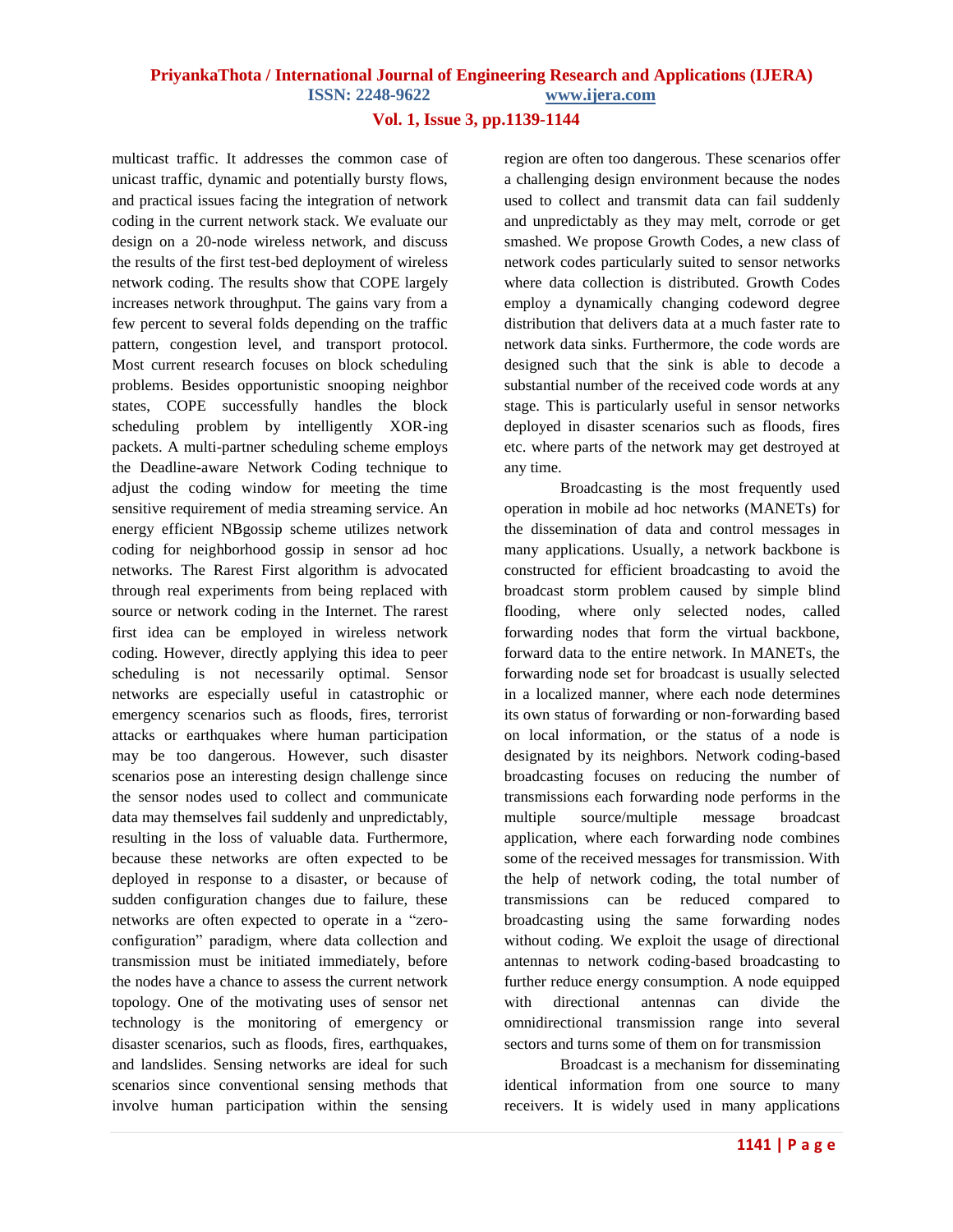## **PriyankaThota / International Journal of Engineering Research and Applications (IJERA)**

**ISSN: 2248-9622 www.ijera.com**

#### **Vol. 1, Issue 3, pp.1139-1144**

ranging from satellite communications to wireless mobile ad hoc networks. Reliable broadcast requires that every receiver must receive the correct information sent by the source. When the communication channels between a source and receivers are lossy, the appropriate schemes must be used to provide reliable transmissions. Depending on the applications, these schemes can be classified into two main approaches: retransmission and Forward Error Correction (FEC). Using retransmission approach, the source simply rebroadcasts the lost data if there is at least one receiver not receiving the correct data. This approach assumes that the receivers can somehow communicate to the source whether or not it receives the correct data. On the other hand, using the FEC approach, the source encodes additional information together with the data before broadcasting them to the receivers. If the amount of lost data is sufficiently small, a receiver can recover the lost data using some decoding schemes. Multipartner scheduling is another challenging task. Traditional cooperative scheduling schemes, such as smallest-delay algorithm and pull-based gossip algorithm, assign requests to partners based on the local neighborhood information, for example, content in the local buffer and the available bandwidth among partners. These schemes suffer from inefficient use of network resources in large and heterogeneous populations. Some recently proposed schemes leverage network coding to improve the throughput utilization and facilitate the design of an optimal solution for static file download applications. With network coding, each peer (including the server) performs a linear combination on available segments and relays the combined segments to the neighbors. When a node receives enough linearly independent combinations, the original media can be reconstructed. However, it is difficult to apply network coding to the MoD system. First, since media play starts before all segments are downloaded, some segments may miss the playback deadline before being decoded, which causes severe performance degradation. Second, the peers have limited buffer capacity and maintain different parts of segments, so it is difficult for collaboration among partners due to the different ranges of encoded segments they own.

The recent advances in peer-to-peer, mobile ad hoc and wireless sensor networks have triggered the design of robust, simple, scalable and energy efficient information exchange algorithms. The use of gossip algorithms to solve this problem was first proposed by Demers et al. They used the idea for lazy update of data objects in replicated databases across many sites. In particular, they decomposed the update procedure into two steps. At first, every site chooses another site at random and the two sites exchange with each other their complete database contents. After this, once a site receives new updates, it becomes a "hot rumor" and periodically updates other sites randomly. Since then, gossip algorithm has been an interesting topic for many researchers. Using this algorithm reduces the time and energy consumption required to disseminate all information in the energy constrained networks. In NB gossip nodes do not simply forward messages received, instead the linear combinations are sent out.

. With the widespread deployment of broadband access, Media-on-Demand (MoD) streaming on the Internet is recently receiving increasing attention. In a MoD streaming service, music and movies can be delivered to asynchronous users with low delay and VCR-like operation support (e.g., pause, fast-forward, and fast-rewind). However, it is a big challenge to provide streaming to a large population of clients due to the limited server capacity and little deployment of IP multicast. Peerto-peer (P2P) technology is one of the more promising solutions for providing streaming service over large-scale Internet users. Fig.1 depicts the general framework of a typical P2Pbased MoD system. In such a system, cooperative peers are organized into an overlay network via unicast tunnels. The streaming content is split into a sequence of segments, each of which is a smallest playable unit, and the server distributes these segments among clients of asynchronous demands. Each client caches a limited number of segments around its current play offset, which is the insequence index of the playing segment. The client exchanges its available segments with partners, who have close play offset and thus can provide the expected data with high probability. The users in the MoD system need to search for such partners, when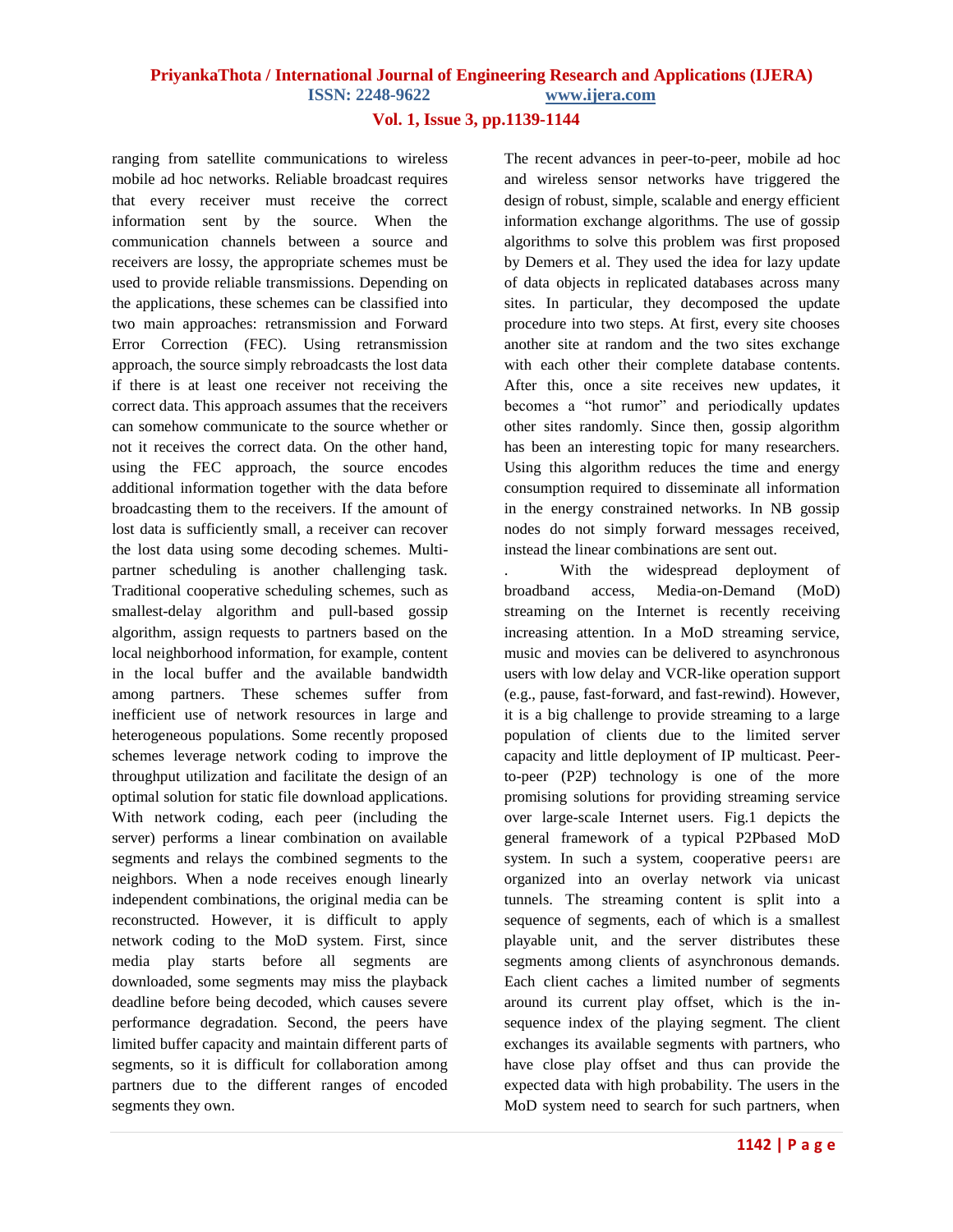#### **PriyankaThota / International Journal of Engineering Research and Applications (IJERA) ISSN: 2248-9622 www.ijera.com**

#### **Vol. 1, Issue 3, pp.1139-1144**

joining or taking VCR operations. Since the users request the service asynchronously, and the contents buffered in one peer are continuously changing, an additional index structure is needed for the partner search upon peer joins or VCR operations. Without losing generality, we assume all peers have identical playing speed, so their partner relationship will not change unless they leave, fail, or take VCR-jump. After locating the partners, the user collaborates with them to schedule the data transmission and exchange the content. Therefore, partner search and multipartner scheduling are the two main components in the P2P-based MoD system. It is noticed that the users form two types of overlay networks in the MoD system: the index overlay for partner search and the data overlay for media transmission. To avoid confusion, the term "index neighbor" denotes the neighbors in the index overlay, while "data neighbor" or "partner" represents the neighbors in the data overlay.



**Figure 1 Typical P@P based MoD system**

With network coding, each peer (including the server) performs a linear combination on available segments and relays the combined segments to the neighbors. When a node receives enough linearly independent combinations, the original media can be reconstructed. However, it is difficult to apply network coding to the MoD system. First, since media play starts before all segments are downloaded, some segments may miss the playback deadline before being decoded, which causes severe performance degradation. Second, the peers have limited buffer capacity and maintain different parts of segments, so it is difficult for collaboration among partners due to the different ranges of encoded segments they own.

#### **II. NETWORK MODEL**

We consider a network model; A remote Base Station (BS) broadcasts a batch of packets (blocks) 1 to nodes. Due to the fading and dynamics of cellular channels, each peer receives some (maybe all or none) of these blocks. To mitigate the congestion of downlinks from the BS to those nodes and release the bottleneck of the BS as network gateway, the nodes can share their received blocks with each other through local wireless networks. A local wireless network is comprised of several nodes which are also called peers in one-hop wireless scenario. These peers can communicate with each other directly through a commonly shared wireless channel in a half-duplex mode. In other words, if two peers are transmitting at the same time, their signals will interfere with each other, and no peer can correctly receive the signal. On the other hand, due to the broadcast nature of wireless channels, every other peer can receive the signal and recover the frames correctly when one and only one is transmitting. Without loss of generality, we assume randomly combined packets sent by a peer are linearly independent to each other since the probability of linear dependence is very low. Similarly, coded packets sent out from different peers are also assumed linearly independent to each other. Table I gives the notations used in this paper.

Network coding has been widely recognized as a promising information dissemination approach to improve the network performance. Compared with conventional packet forwarding technologies, network coding offers several significant advantages such as the potential throughput improvement, transmission energy minimization and delay minimization, by allowing and encouraging coding/mixing operations on intermediate forwarders, In addition, two key techniques, random coding and linear coding, further promote the development of network coding technologies. The random coding makes network coding more practical, while the linear coding is proved to be sufficient and computationally efficient for network coding. Primary applications of network coding include the file distribution and multimedia streaming on P2P networks, data transmission in sensor networks, and tactical communications in military networks and so on, where the application environment may be hostile or security/privacy-sensitive.

However, network coding is susceptible to possible malicious attacks, which pose great threats to the security and privacy of a network system.